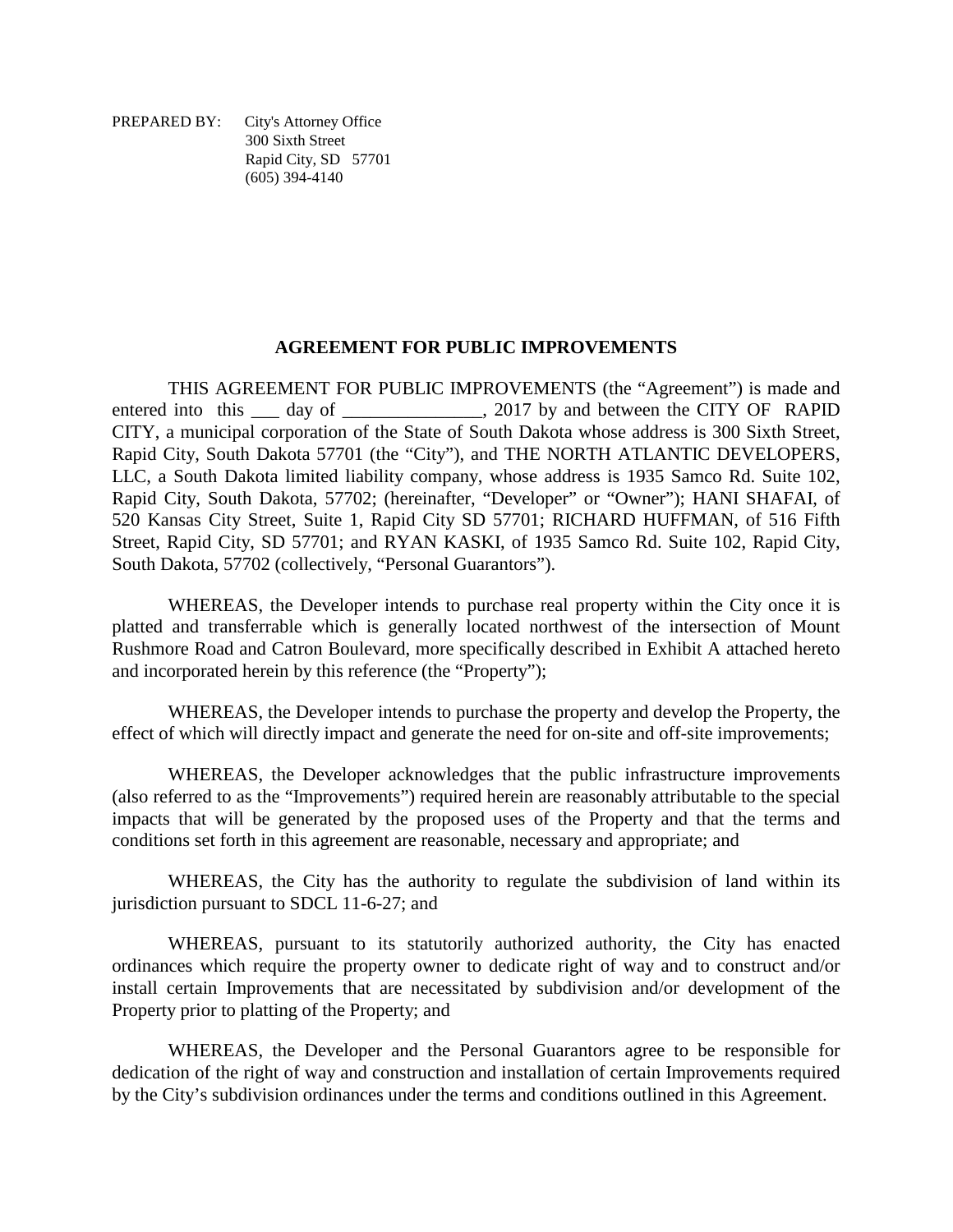NOW THEREFORE, in consideration of the mutual covenants and agreements contained herein, the parties hereby agree as follows:

# **I. RIGHT OF WAY DEDICATION**

In consideration of the City's approval of the final plat application without dedication of right of way or installation of required street and infrastructure improvements, the parties agree to the following:

A. No later than 18 months after the execution of this Agreement, the Developer or its successor in interest shall dedicate all necessary right of way through the Property for Promise Road / Les Hollers Way in accordance with the requirements in the Rapid City Municipal Code and the Infrastructure Design Criteria Manual applicable at the time of dedication.

B. The parties acknowledge that the alignment of this right of way dedication shall comply with the Major Street Plan in the Comprehensive Plan that is in effect at the time of dedication. Prior to the dedication, the Developer or its successor in interest may seek a Comprehensive Plan Amendment to the Major Street Plan in order to relocate or realign Promise Road / Les Hollers Way on the Major Street Plan. The Comprehensive Plan Amendment to the Major Street Plan application shall be signed by the property owners as well as an authorized agent of the Jerald Johnson Living Revocable Trust or its successor in interest to the property whose address is 2001 Promise Road and which lies directly north of the Property. In the event of an application to amend the Major Street Plan, the parties agree that City shall review such an application in accordance with City ordinances as well as the City's normal procedures and policies. The parties agree that in signing this Agreement, City is not making any commitment or promises as to its approval of any such application to the Major Street Plan.

### **II. IMPROVEMENTS REQUIRED**

A. The Developer shall provide for the construction/installation of the Improvements or other performance requirements set forth in Exhibit B as follows:

1. Exhibit B, attached hereto and incorporated herein by this reference, contains all required Improvements related to the proposed subdivision covered by this agreement.

2. Exhibit B includes a description of Improvements and a schedule of the estimated costs of the Improvements to be accepted by the City.

3. Exhibit B provides for surety estimates only and shall not be used to establish construction standards or specifications. If there is a conflict between Exhibit B and the construction plans approved by the City, the approved plans shall govern.

B. The Developer shall, at its sole expense, design, construct and install the Improvements for initial acceptance as provided in Section VI herein ("Initial Acceptance") and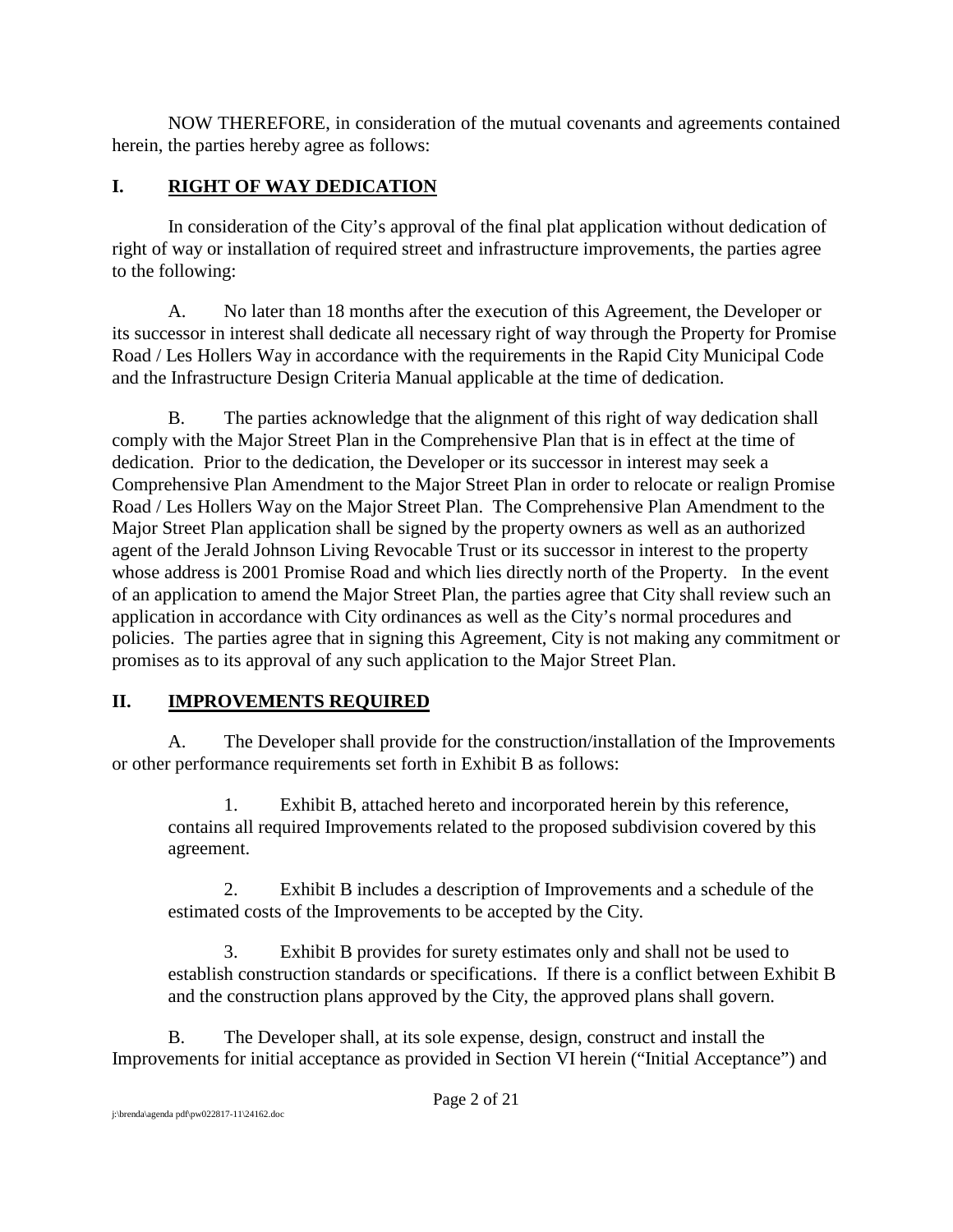shall repair the Improvements as necessary until final acceptance by the City as provided in Section VII herein ("Final Acceptance").

C. Engineering Construction Plans for public right-of way and/or or public improvements must be approved by the City prior to construction, or installation of the Improvements.

D. If the City is required to use the Infrastructure Security or the Infrastructure Warranty to construct any of the Improvements contemplated by this agreement, it is understood by the parties that the surety can be used to cover any additional engineering, surveying, testing or other professional services costs necessarily incurred in completing the improvements in accordance with the City of Rapid City Infrastructure Manual in effect at the time of the improvements.

# **III. CONSTRUCTION PHASING**

A developer may divide the required Improvements contemplated by this Agreement into three (3) construction phases. Phasing of the Improvements shall be permitted subject to the terms and conditions of this Agreement. The Developer, at its discretion, may modify the sequence of the phase of construction if approved administratively by the City Engineer.

# **IV. SECURITY FOR CONSTRUCTION/INSTALLATION OF IMPROVEMENTS**

A. Prior to filing of a final plat, the Developer shall provide to the City cash-in-lieu of bond, an irrevocable letter of credit, or a performance surety bond payable to the City to secure design of the Improvements and full completion of the Improvements contemplated by this Agreement (the "Infrastructure Security"). The Infrastructure Security shall be for a minimum of \$1,102,600.80, based upon the Cost Estimate submitted by Developer (attached as Exhibit C), or an amount equal to the anticipated cost to design the Improvements and fully complete the Improvements, whichever is larger. Upon completion and Initial Acceptance of any phase, the Developer may provide the City with an updated cost estimate of the remaining improvements and have its surety reduced to reflect the value of the outstanding Improvements. If the Developer is providing cash-in-lieu of an irrevocable letter of credit, the amount of the surety shall be equal to one hundred fifteen percent (115%) of the estimated cost to design and construct the Improvements. A bond or letter of credit shall be valid for a minimum of six (6) months after Initial Acceptance. The Developer shall obtain Initial Acceptance of the improvements contemplated in this agreement at least six (6) months before the expiration of any instrument provided under this section. If the Developer fails to do so, the City may draw on the instrument and complete the improvements or may require that the Developer extend the expiration date of the original surety or provide a new surety to replace the original instrument. If a letter of credit is provided, it shall be drawn on a local South Dakota institution, or if issued by an out of state financial institution, one that has been approved by the City Attorney's Office.

B. Upon issuance of the letter of Initial Acceptance described in Section VI(D), the City shall release the Infrastructure Security so long as all releases of any mechanic's liens have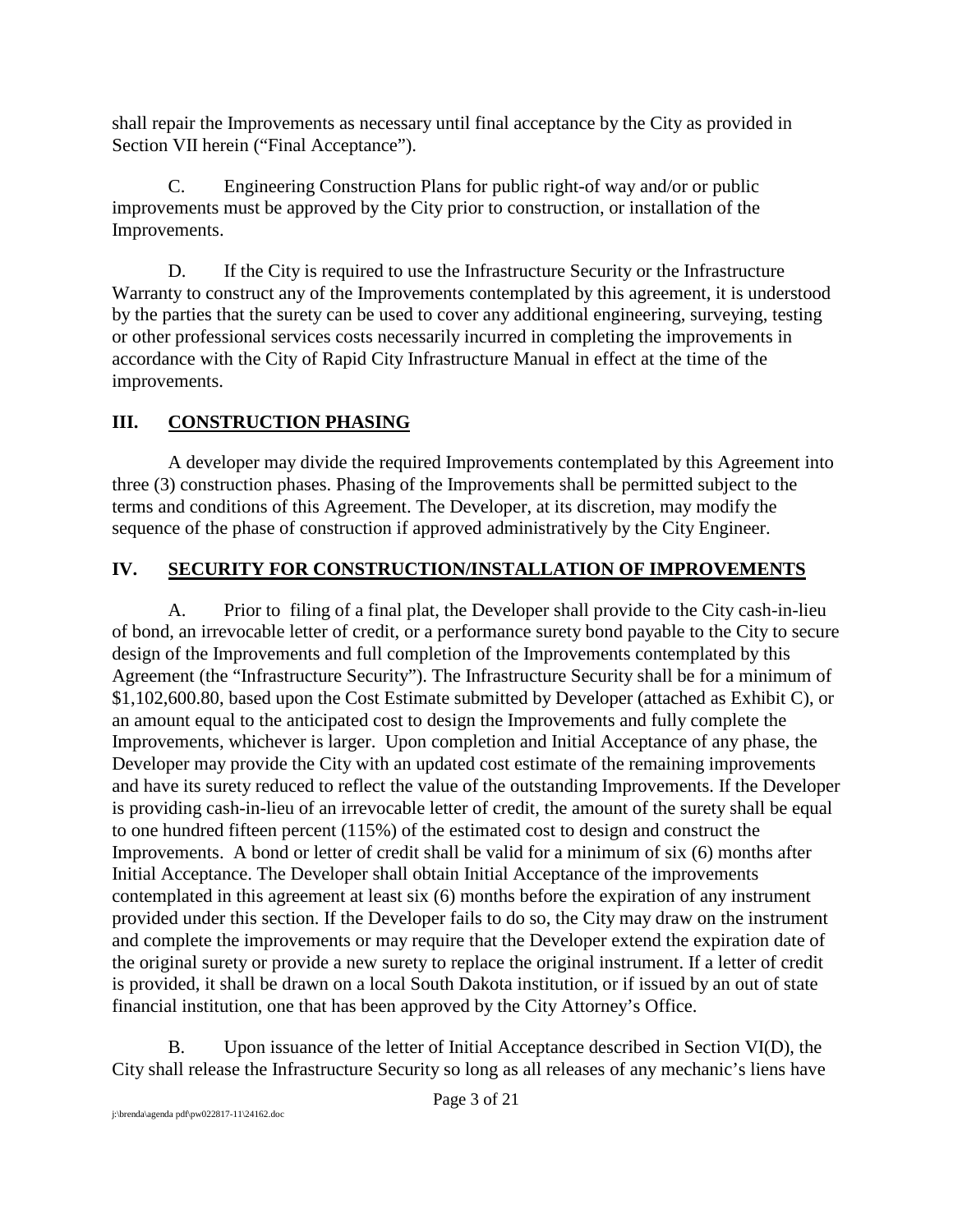been filed with respect to the project and an acceptable Warranty Security as provided in Section V of this Agreement has been executed and delivered to the City. The City may release the Infrastructure Security if a sufficient replacement surety is provided in accordance with Section A.

C. Developer Default.

1. In the event Developer fails to obtain Final Acceptance within 24 months of execution of this Agreement, subject to any timeframe adjustments agreed upon by the City and the Developer, the City may draw on the Infrastructure Security and apply such funds to design and complete the Improvements.

2. In the event of a default, the City will provide the Developer written notice of such default at its last known address by first class mail. The Developer shall have ninety (90) days from the written notice of default to cure such default.

3. The City shall refund any Infrastructure Security not applied to design or completion of the Improvements within 60 days of accepting the Improvements constructed with the Infrastructure Security. Any remaining funds will be returned to the bank or surety, or in the case of cash in lieu of a surety, to the Developer.

4. If the City's costs to design and complete the Improvements exceeds the amounts available through the Infrastructure Security, Developer agrees to pay City any such costs within 60 days of receipt of a demand for payment. If Developer does not pay any such costs within 60 days, Developer shall be responsible for any costs, including attorney's fees, expended by City to obtain payment from Developer for the cost of the Improvements.

5. The method and manner in which the City elects to construct or install the Improvements shall be consistent with the plans approved by the City; provided, that nothing herein shall obligate the City to install or complete the Improvements and nothing herein shall prevent, prohibit or limit the remedies available to the City to enforce the obligations of this agreement.

# **V. WARRANTY**

A. Developer hereby warrants the Improvements to be constructed pursuant to this agreement will be free from defects, including, but not limited to, defects of materials, workmanship and design and that the Improvements otherwise fully comply with all applicable City standards and specifications per the approved plans. The warranty period begins to run at Initial Acceptance of the Improvements per Section VI(D) of this agreement.

B. Prior to Initial Acceptance of the Improvements, Developer shall execute and deliver to the City a warranty performance guarantee equal to ten percent (10%) of the total estimated cost of the Improvements (the "Infrastructure Warranty"). The City agrees to work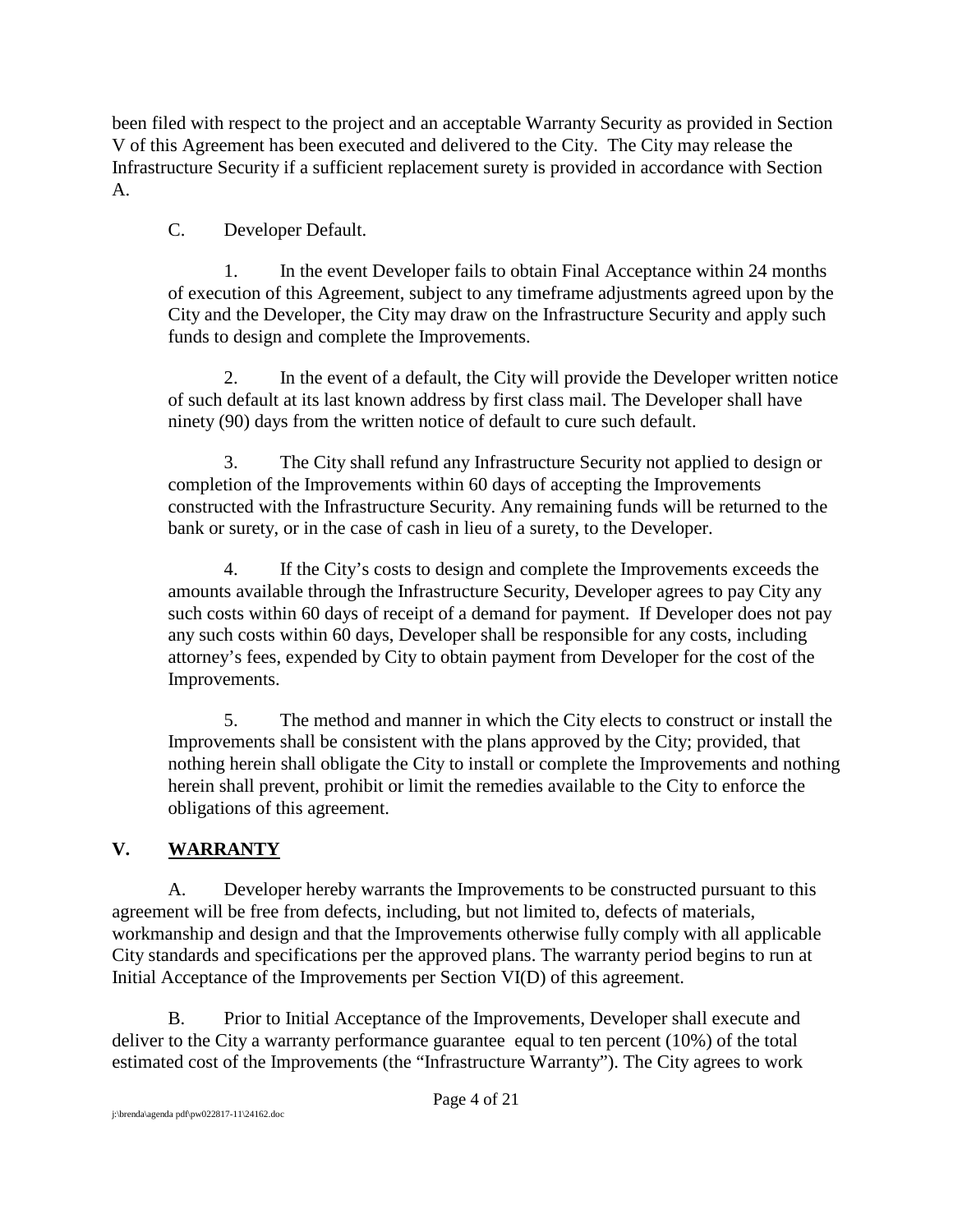with the Developer to either reduce, or convert the Infrastructure Security to cover the Warranty Period if the Developer so desires.

C. The Infrastructure Warranty shall be in the form of an irrevocable letter of credit, warranty bond or cash escrow and shall provide security for costs that may be incurred in repairing or replacing the respective Improvements for twenty-four (24) months from the date of issuance of the letter of Initial Acceptance (the "Warranty Period").

1. Any entity issuing a warranty bond shall have at least an "A" rating from Moody's, or an equivalent rating as designated by a nationally recognized ratings firm, and shall be included in the most recent listing of companies holding Certificates of Authority as Acceptable sureties on Federal Bonds and as Acceptable Reinsuring Companies, Department of Treasury, Circular 570.

2. If a letter of credit is provided, it shall be drawn on a local South Dakota institution, or if issued by an out of state financial institution, one that has been approved by the City Attorney's Office.

D. In the event any substantial repair or replacement is required to any of the Improvements during the Warranty Period and such repair or replacement is not timely made upon notice of defect, or in any event before the expiration of the Warranty Period, the City Engineer may elect to exercise one or more of the options listed below:

1. Extend the Warranty Period of any Improvement(s) which have been repaired or replaced for up to an additional one (1) year after acceptance of the completed repair or replacement and require the Developer to extend the term of the appropriate Warranty Security;

2. Call the appropriate Warranty and secure repair or replacement of the nonconforming Improvements.

# **VI. INITIAL ACCEPTANCE**

Initial Acceptance of Improvements.

A. In order to obtain Initial Acceptance of Improvements for a phase or an entire project, Developer shall submit to the City a request for Initial Acceptance of Improvements on a form provided by the City and one (1) copy of "as built" drawings. A developer may divide the required Improvements contemplated by this agreement into three (3) phases. The phases will be identified pursuant to Section III of this agreement. The Developer may obtain Initial Acceptance of each phase as it is completed. Upon Initial Acceptance of a phase, the warranty period for the Improvements constructed in that phase will begin to run.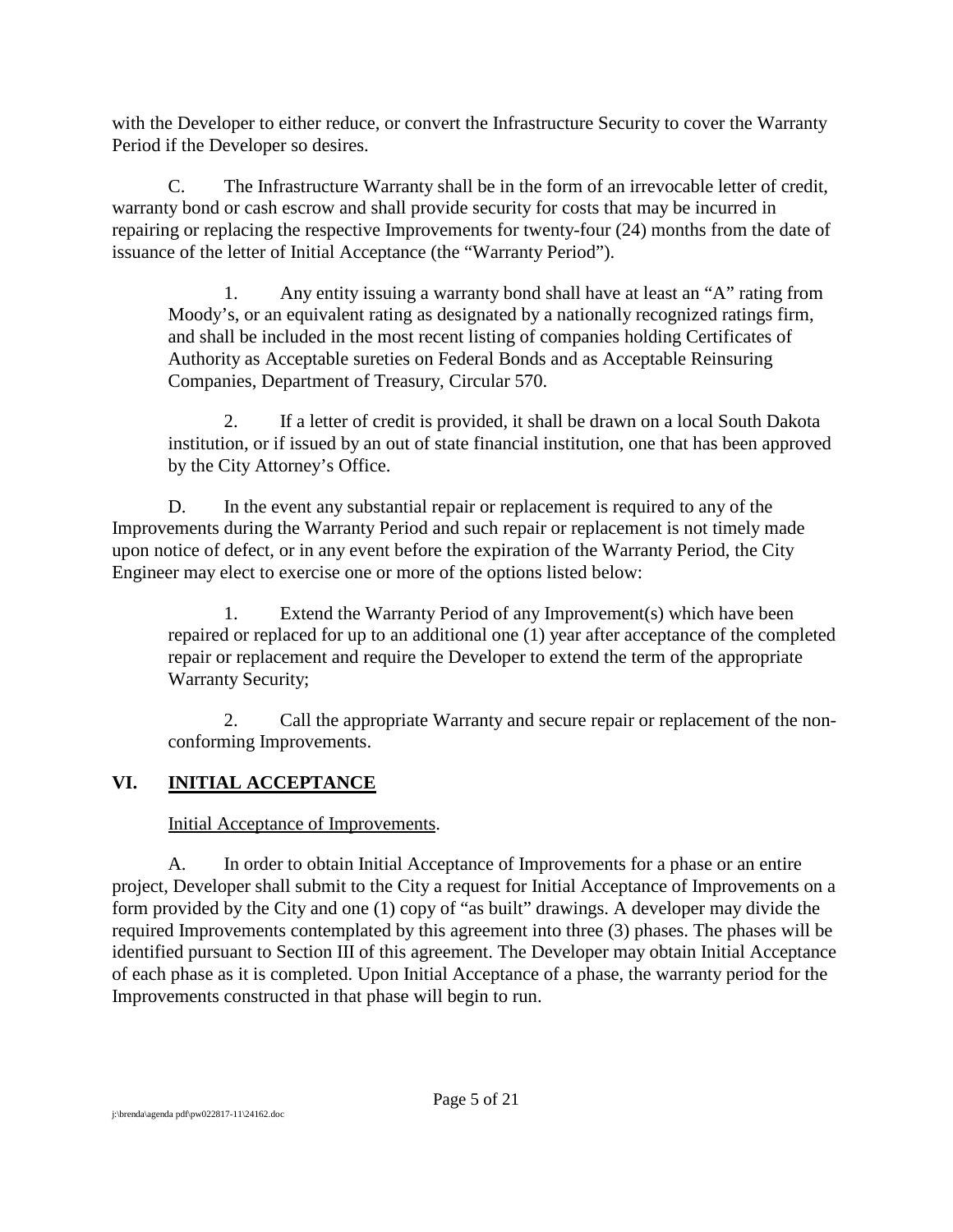B. Within fifteen (15) business days of receipt of a request for Initial Acceptance, the City shall review the "as built" drawings and shall either approve the drawings or return the drawings to the Developer with comments.

1. In the event the "as built" drawings are returned to Developer with comments, the Developer shall resubmit "as built" drawings to the City incorporating the revisions contained in the comments.

2. Once the "as built" drawings are approved, Developer shall submit to the City "certified as built" drawings and electronic AutoCAD files.

C. Within fifteen (15) business days of receipt of a request for Initial Acceptance of Improvements, the City shall inspect the Improvements.

1. During, or subsequent to, inspection of the Improvements, the City shall generate a written "punch list" of items requiring correction, repair or replacement in compliance with all applicable ordinances and standards of the City. The City shall generate and return the written "punch list" to the Developer within five (5) business days after the inspection.

2. In the event Developer fails to correct, repair or replace the punch list items within thirty (30) days of the date of the punch list, the City shall not grant Initial Acceptance, but shall instead conduct a subsequent inspection of the Improvements and generate a revised punch list based on the items identified in the original punch list until all punch list items have been corrected, repaired or replaced to the satisfaction of the City. If the Developer fails to complete the punch list repairs in a reasonable time, the City may draw on the Infrastructure Security in Section IV of this Agreement and complete the items identified on the punch list.

3. The City Engineer may authorize the Initial Acceptance of the Improvements if they find the Improvements to be substantially complete. This provision is meant to allow for Initial Acceptance to be granted when only a few minor items from the punch list remain to be completed. The remaining Improvements will be completed within a timeframe agreed to by the City Engineer and the Developer. Any remaining Improvements will be covered by the warranty surety and the City may use the warranty surety to complete the improvements if the Developer fails to do so within the timeframes agreed to, or any reasonable extensions thereof.

D. Upon a finding of satisfactory completion of the Improvements in compliance herewith and with all applicable ordinances and standards of the City, and upon execution and delivery to the City of the Infrastructure Warranty, the City shall grant Initial Acceptance of the Improvements via certified letter to the Developer, the date of which shall constitute the date of commencement of the Warranty Period for the Improvements as identified in Section V(C).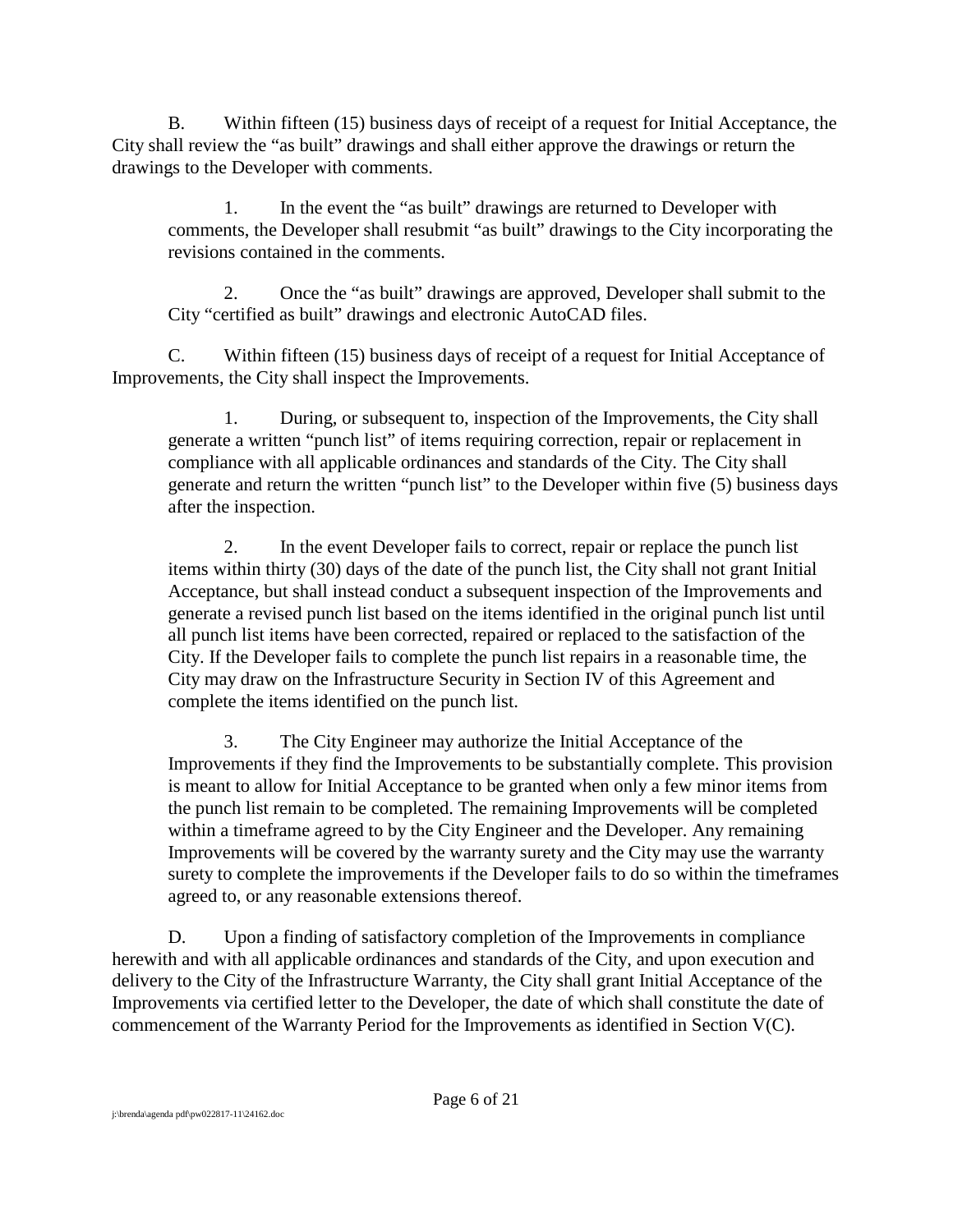E. Building permits may be issued prior to Initial Acceptance if Infrastructure Security has been issued and all required fire hydrants, water for fire suppression, and reasonable emergency access to the lots on which building permits are requested are satisfactory as determined by the City

## **VII. FINAL ACCEPTANCE OF IMPROVEMENTS**

A. Procedure for Final Acceptance. Not earlier than ninety (90) days or later than sixty (60) days prior to the date of expiration of a Warranty Period for any phase, The City will initiate a final inspection. The City will make reasonable attempts to notify the Developer of the date and time of the final inspection and will allow the Developer, or its representative, to observe the inspection.

1. After the final inspection has been completed, the City shall generate a written "punch list" of items requiring correction, repair or replacement in compliance with all applicable ordinances and standards of the City. If there are no items in need of correction, repair or replacement, the City shall issue the Letter of Completion and Final Acceptance pursuant to paragraph 4 of this section. The City shall send the Developer the "punch list" or Letter of Completion and Final Acceptance within ten (10) business days of completing the final inspection.

2. In the event repairs are needed and the Developer fails to correct, repair or replace the punch list items within thirty (30) days of the date of the punch list, the City shall not grant Final Acceptance, but shall instead conduct a subsequent inspection of the Improvements and generate a revised punch list based on the items identified in the original punch list until all punch list items have been corrected, repaired or replaced to the satisfaction of the City. If the Developer fails to complete the punch list repairs in a reasonable time, the City may draw on the Warranty Security in Section V of this Agreement and complete the items identified on the punch list.

 3. If the Improvements subject to the inspection request fully conform to this agreement and the City's applicable standards and specifications, and/or all repairs or replacements, if any are needed, have been made to bring the Improvements into conformance, the City shall issue to the Developer via certified letter, a Letter of Completion and Final Acceptance.

4. Subject to the provisions of this agreement, the City shall release the Warranty only after Final Acceptance of the Improvements related thereto. The expiration or failure of any surety and or other security provided to secure the Improvements contemplated herein shall not release or excuse the Developer from performing the obligations contained herein.

C. Developer's failure to obtain Final Acceptance of Improvements prior to expiration of the Warranty Period related thereto shall constitute a breach of this Agreement, and the City may exercise its rights to secure performance as provided in this Agreement.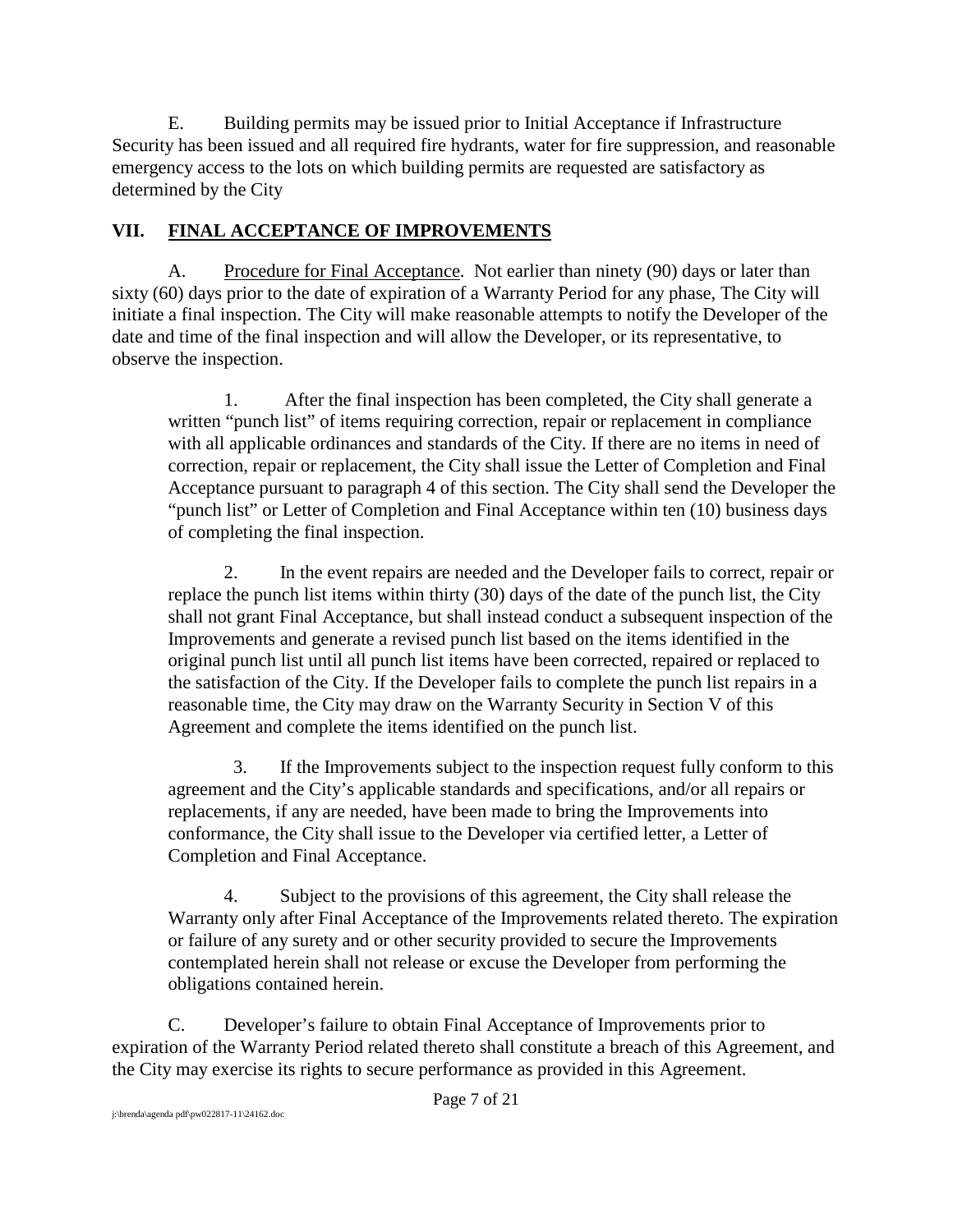D. Nothing herein shall be construed or deemed as requiring the City to finally accept and release from Warranty any Improvements that are defective or damaged with the exception of normal wear and tear as identified by the City Engineer.

## **VIII. DEVELOPMENT STANDARDS AND PROCEDURES**

A. Engineering Services. Developer shall procure at its sole expense all engineering and landscaping services necessary and appropriate in conjunction with the development of the Property, which services shall fully conform to the City's applicable ordinances, standards and specifications. Professional services shall be performed by engineers, surveyors, architects or other professionals duly licensed by the State of South Dakota as may be appropriate.

B. Review. All applicable plans shall be reviewed by the City for conformance to the City's ordinances, regulations and design standards. No construction of any Improvements shall occur without prior plan approval.

C. Right-of-Way Permit. Prior to commencing construction of the Improvements, Developer shall obtain all required Right-of-Way permits, pay all fees related thereto and pay any associated City fees as required.

D. Testing. Developer shall employ at its sole expense a professional qualified, independent testing company to perform all testing of materials or construction that may reasonably be required by the City to ensure compliance with City standards and specifications. Developer shall furnish the City with certified copies of test results and shall release and authorize full access to the City and its designated representatives to all work-up materials, procedures and documents used in preparing test results.

E. Inspection. During construction of the Improvements and until Final Acceptance, Developer shall request and coordinate with the City all inspections thereof. The City will provide to the Developer or its representative a list of the required inspections. The City will have two (2) business days in which to conduct an inspection when requested. Upon completion of the required inspection, the City will provide the Developer or their representative a notification verifying that the inspection was completed. If the Developer does not request a required inspection, the City shall have the right to require the Developer to remove and replace any Improvements which were installed without the required inspection. The Developer shall reasonably cooperate and assist the City to gain access to the areas designated for inspection. The Developer shall also notify the City upon discovery that any Improvements were not installed, or constructed in conformance with the approved plans, or the City's standards and specifications. Inspection and acceptance of work by the City shall not relieve Developer of any responsibility under this agreement.

F. Erosion Control. All work associated with the installation or construction of the Improvements shall conform to the City's requirements for erosion control and the approved erosion and sediment control drawings associated with the Property.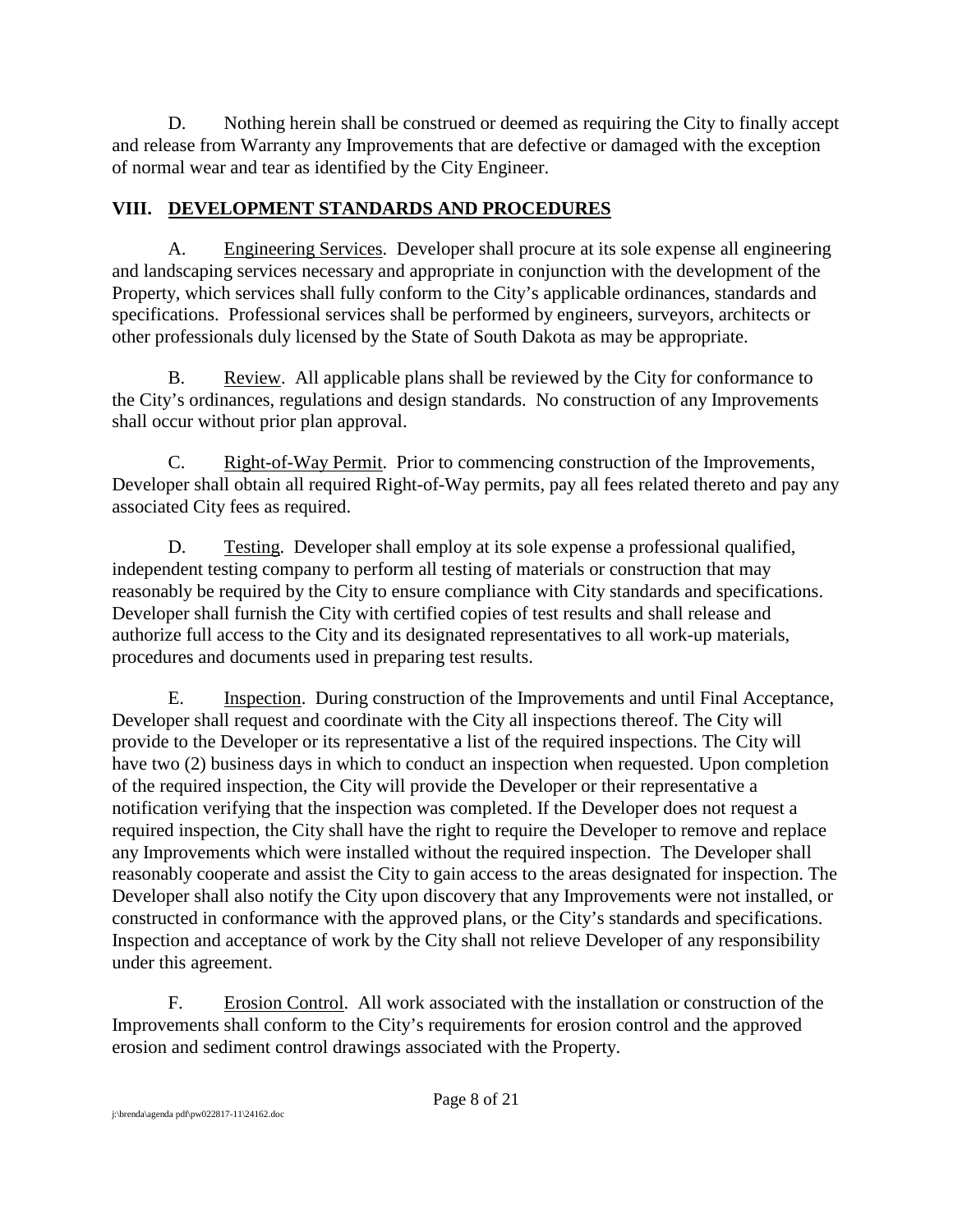1. Developer shall, at its own expense, keep on-site and adjacent streets and rights-of-way used as construction routes clean of mud, rocks and debris at all times during construction.

2. Within twenty-four (24) hours of verbal notification by the City of noncompliance with this subsection F, Developer shall commence clean-up operations and diligently pursue completion of such clean-up operations to the satisfaction of the City.

3. If Developer fails to respond within 24 hours, the City is unable to contact Developer after reasonable effort or Developer fails to diligently pursue clean-up operations to the satisfaction of the City, the City may take corrective action to clear the affected streets and rights-of-way and invoice Developer at the City's prevailing rate for which Developer shall be liable for prompt payment.

### **IX. CONTRACTORS, SUBS AND SUPPLIERS; PAYMENT, REMOVAL OF LIENS**

A. Developer shall ensure that all contractors and/or subcontractors employed by Developer are licensed by the City before any work on the Improvements is commenced.

B. Developer shall at all times promptly make payments of all amounts due to persons supplying labor, materials or services in connection with the Improvements and to any persons who may otherwise be entitled to assert a lien upon the Property. Developer shall indemnify and defend the City with respect to any such lien and, regardless of the merits of the lien, shall immediately take any and all steps necessary to remove the lien from the Property.

# **X. NON-LIABILITY**

Developer acknowledges that the City's review and approval of plans for the development of the Property is done in furtherance of the general public health, safety and welfare and that no specific relationship with, or duty of care to, Developer or third parties is assumed by such review approval or immunity waived.

# **XI. INDEMNIFICATION**

Developer agrees to indemnify and hold harmless the City and its officers and employees from and against all liability, claims, demands and expenses, including court costs and attorney fees, on account of any injury, loss or damage, which arise out of or are in any manner connected with the work to be performed under this Agreement if such injury, loss or damage is caused in whole or in part by the negligent act or omission, error, professional error, mistake, accident or other fault of Developer, any Subcontractor of Developer or any officer, employee or agent of Developer. The obligations of this Section shall not apply to the extent the City becomes liable by final judgment to pay a third party as the result of the negligent act or omission, error, professional error, mistake, accident or other fault of the City.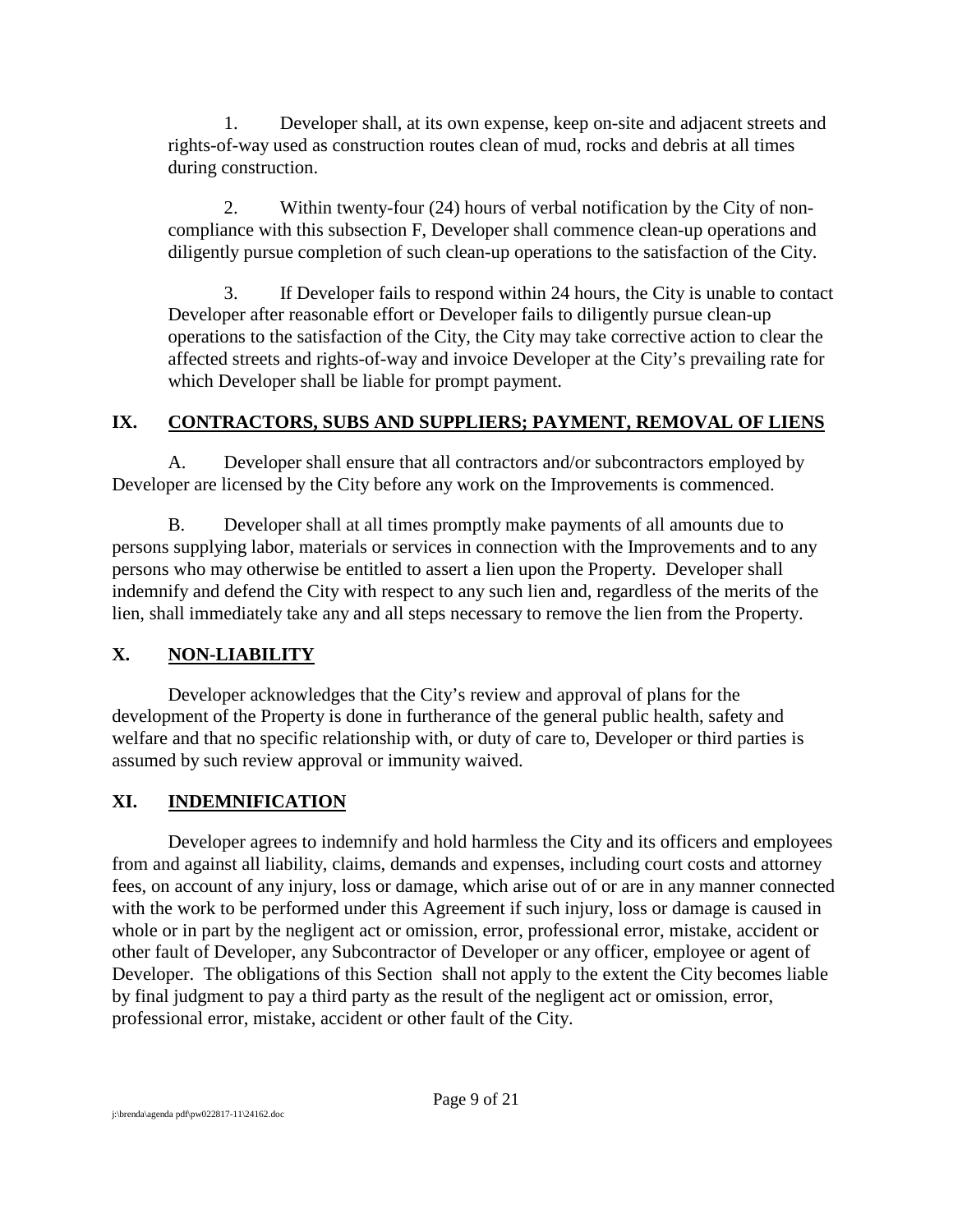#### **XII. INSURANCE**

A. Coverages. The Developer agrees to provide the City with a certificate of insurance showing that the Developer has the following coverages:

1. Workers' Compensation Insurance as required by South Dakota state statute and all other insurance required by any applicable law.

2. Commercial General or Business Liability Insurance with minimum combined single limits of One Million Dollars (\$1,000,000.00) for each occurrence and Two Million Dollars (\$2,000,000.00) general aggregate.

3. Automobile Liability Insurance with minimum combined single limits for bodily injury and property damage of not less than One Million Dollars (\$1,000,000.00) for any one occurrence, with respect to each of Developer's owned, hired or non-owned vehicles assigned to or used in connection with this agreement.

The certificate shall be subject to review and approval by the City prior to commencement of any services under this agreement. The City shall review the Certificate within ten (10) working days of receipt. The certificate shall identify the City as an additional insured pursuant to this agreement. The completed certificate shall be sent to:

> Public Works Department 300 Sixth Street Rapid City, SD 57701

B. Self-Insurance. Evidence of qualified self-insured status may be substituted for one or more of the foregoing insurance coverages if first approved by the City.

C. Requirements. If not self-insured per paragraph XII(B). above, Developer shall at a minimum procure and maintain the insurance coverages listed herein. Such coverages shall be procured and maintained with forms and insurers acceptable to the City. All coverages shall be continuously maintained to cover all liability, claims, demands and other obligations assumed by Developer pursuant to retroactive dates. Coverage for extended reporting periods shall be procured to maintain such continuous coverage.

D. Failure to Obtain Insurance Constitutes Breach. Developer's failure to procure or maintain policies providing the required coverages, conditions and minimum limits shall constitute a breach of this agreement and, if said breach is not cured within ten (10) business days of written notice by the City to Developer, the City may immediately terminate this Agreement, or at its discretion, the City may procure or renew any such policy or any extended reporting period thereto and may pay any and all premiums in connection therewith, and all monies so paid by the City shall be repaid by Developer to the City upon demand, or the City may offset the cost of the premiums against any monies due to Developer from the City.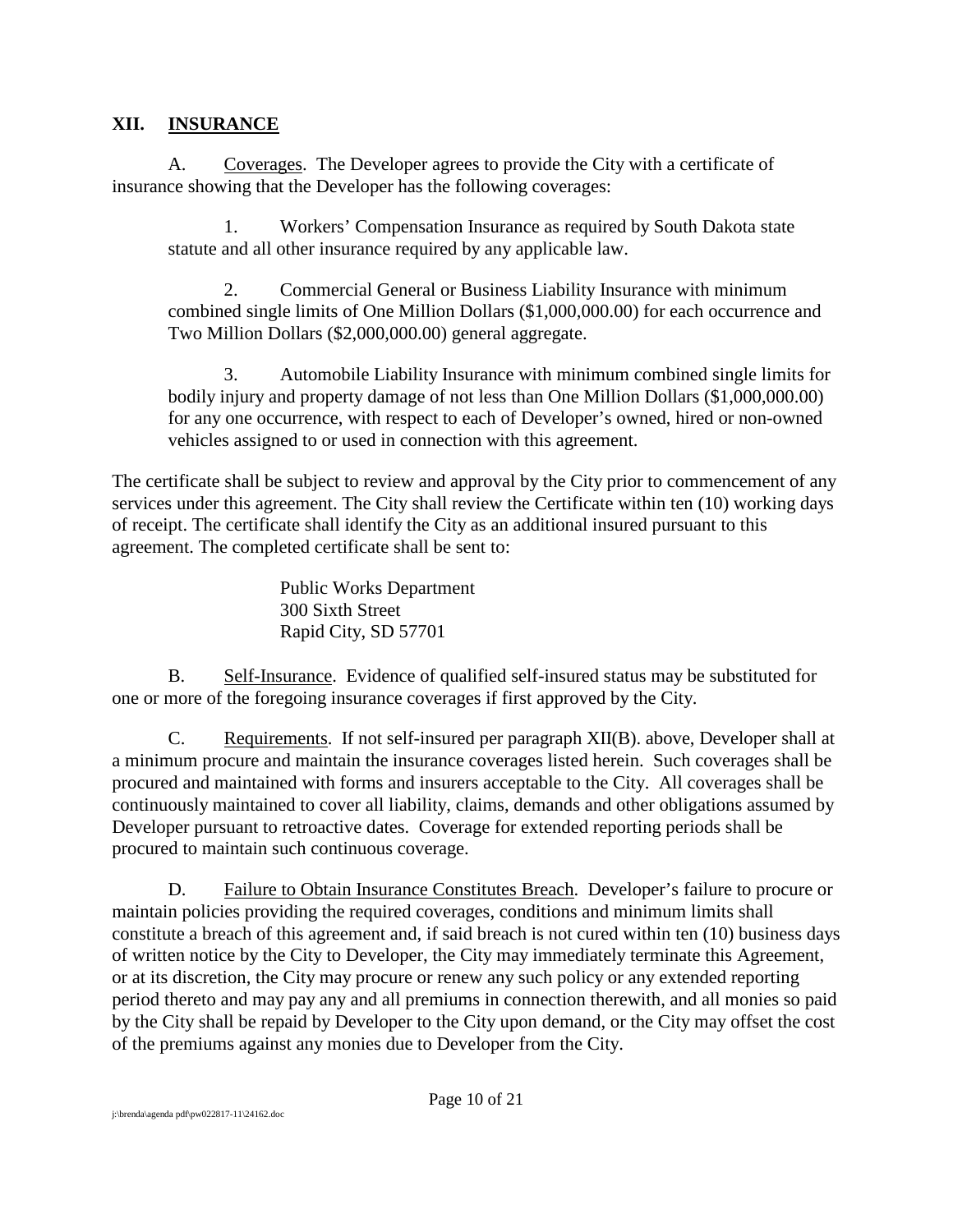E. Certified Copies. The City reserves the right to request and receive a certified copy of any policy and any endorsement thereto. Developer agrees to execute any and all documents necessary to allow the City access to any and all insurance policies and endorsements pertaining to this Agreement.

#### **XIII. FEES AND CHARGES**

Fees and charges shall be assessed pursuant to the provisions of the Rapid City Municipal Code and/or any fee resolutions properly adopted by the City Council at the time this Agreement was entered into.

### **XIV. PERSONAL GUARANTEES**

Huffman, Shafai, and Kaski, jointly and severally ("Guarantors"), hereby absolutely, irrevocably, and unconditionally guaranty the obligations, liabilities, and responsibilities of Developer within this Agreement. Guarantors agree to be jointly and severally liable for dedication of the right of way in accordance with this Agreement and for the design and construction of all public improvements required by this Agreement.

Guarantors agree that it shall not be necessary for City, in order to enforce performance by Guarantors of the obligations under the Agreement ("Guarantied Obligations"), to first institute suit or exhaust its remedies against Developer or to enforce its rights against any property or other security which shall ever be given to secure performance of the Guarantied Obligations. If the Developer and Personal Guarantors fail in any obligation in this Agreement, City may draw on any surety provided by Developer or Personal Guarantors to complete the obligation itself or City may exercise any other rights or remedies available under this Agreement or under the law. Guarantors agree to pay, on demand, all reasonable attorney's fees and other costs and expenses which may be incurred by City in the enforcement of this Guaranty, including any costs and attorney's fees to condemn and/or otherwise obtain right of way through the Property if Developer and Guarantors fail to dedicate the right of way.

Any provisions of this Guaranty which are prohibited or unenforceable under applicable law shall be ineffective to the extent of such prohibition or unenforceability without invalidating the remaining provisions hereof. This Guaranty remains in effect until Final Acceptance of all improvements has occurred, or all obligations in this Agreement are complete, whichever is latest. To the fullest extent permitted by law, Guarantors waive all right to require presentment, protest, or demand of City; notice of default; notice of presentment, dishonor, protest, or demand; and notice of acceptance of this Guaranty. Guarantors further consent and agree that, without notice to or by Guarantors and without affecting or impairing the obligations of Guarantors hereunder, City may, by action or inaction, compromise, settle, extend the duration or the time for performance of, or discharge the performance of, or may refuse to or otherwise not enforce the Guarantied Obligations.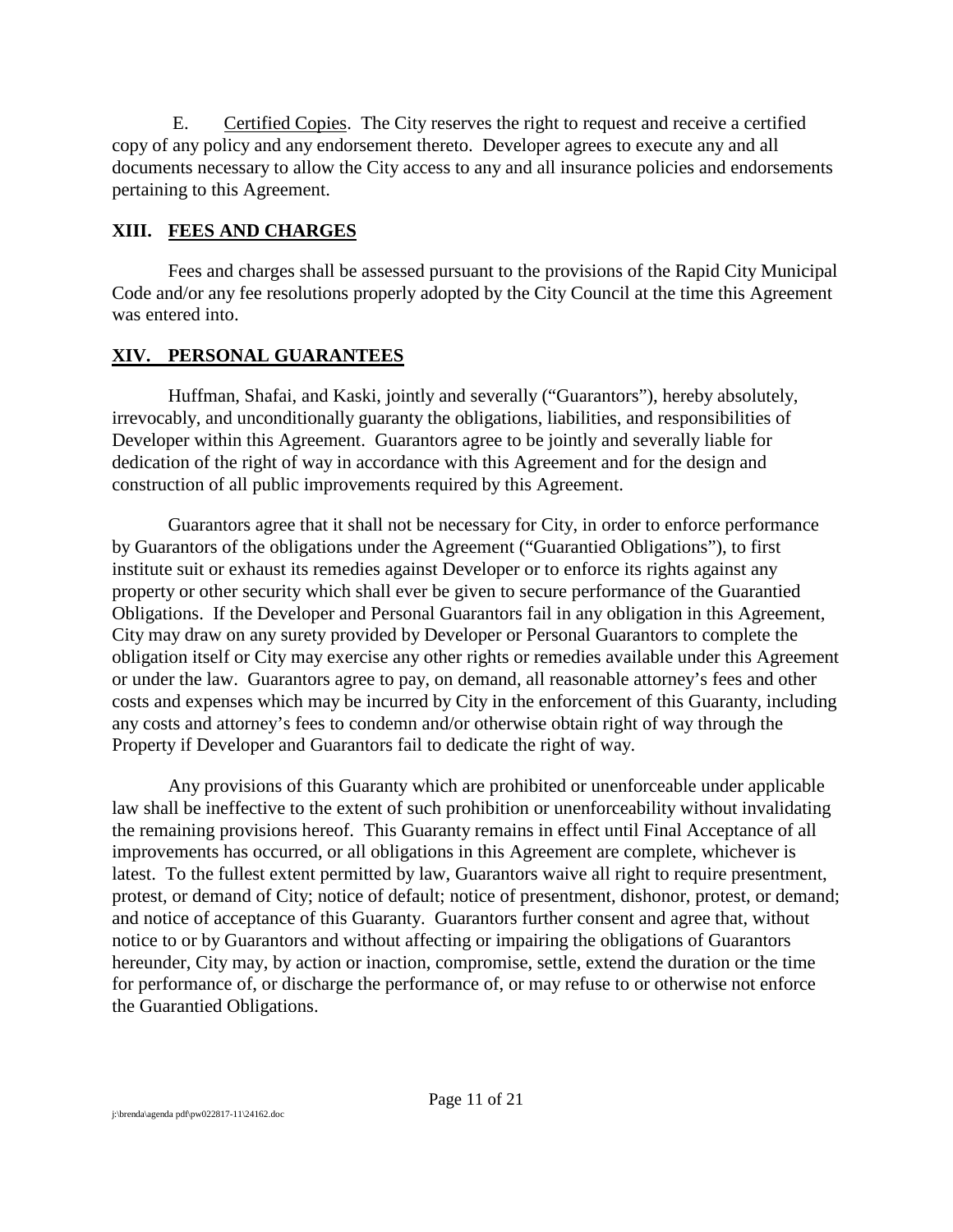## **XV. OWNERSHIP OF PROPERTY**

A. Developer Fails to Acquire Property. The rights, obligations and responsibilities of Developer and Personal Guarantors under this Agreement exist and start once remain if the Property is platted, even if Developer fails to acquire or own the Property. Developer agrees that it will complete the obligations and responsibilities in this Agreement at its own cost, even if those costs are increased because of Developer's failure to own or acquire the Property.

B. Developer Sells Property before Improvements and Dedication. The parties understand that Developer may sell the Property before its dedication of the right-of-way and/or completion of the Improvements required in this Agreement. The parties agree that any such sale does not alter or change the Developer's obligations and responsibilities under this Agreement, unless an assignment of the Agreement is approved pursuant to Section XVI(F). Developer shall provide timely written notice of the existence of this Agreement to any purchaser of the Property in advance of any contract for purchase. In the course of the transaction, Developer shall reserve any rights to the City or to Developer that are necessary to fulfill the terms of this Agreement and take any necessary steps to ensure that Developer is able to fulfill the terms of this Agreement.

C. Register of Deeds. The parties agree that this Agreement shall be filed at the Register of Deeds to provide notice to future purchasers and/or owners of the Property of the rights, obligations, and responsibilities in this Agreement. This filing will take place after the filing of the plat and simultaneous with the closing of the purchase of the property by Developer.

# **XVI. MISCELLANEOUS PROVISIONS**

A. Governing Law and Venue. This agreement shall be governed by the laws of the State of South Dakota, and venue shall be in the Circuit Court for the Seventh Judicial Circuit, County of Pennington, State of South Dakota. The parties hereto agree and acknowledge that this agreement may be enforced at law or in equity.

# B. Breach or Default.

1. In the event Developer should fail to timely comply with any of the terms, conditions, covenants and undertakings hereof and such non-compliance is not cured and brought into compliance within the time frames specified in this agreement, or within thirty (30) days of written notice of breach to Developer by the City in cases where no time frame is specified, the City may exercise its rights to the Infrastructure or Warranty Security provided for in this agreement to cure the breach. The City Engineer may provide a longer cure period at the request of the Developer.

2. Notice by the City to Developer shall specify the conditions of default. The Developer's cure period shall begin to run upon being notified by the City of the breach and/or default.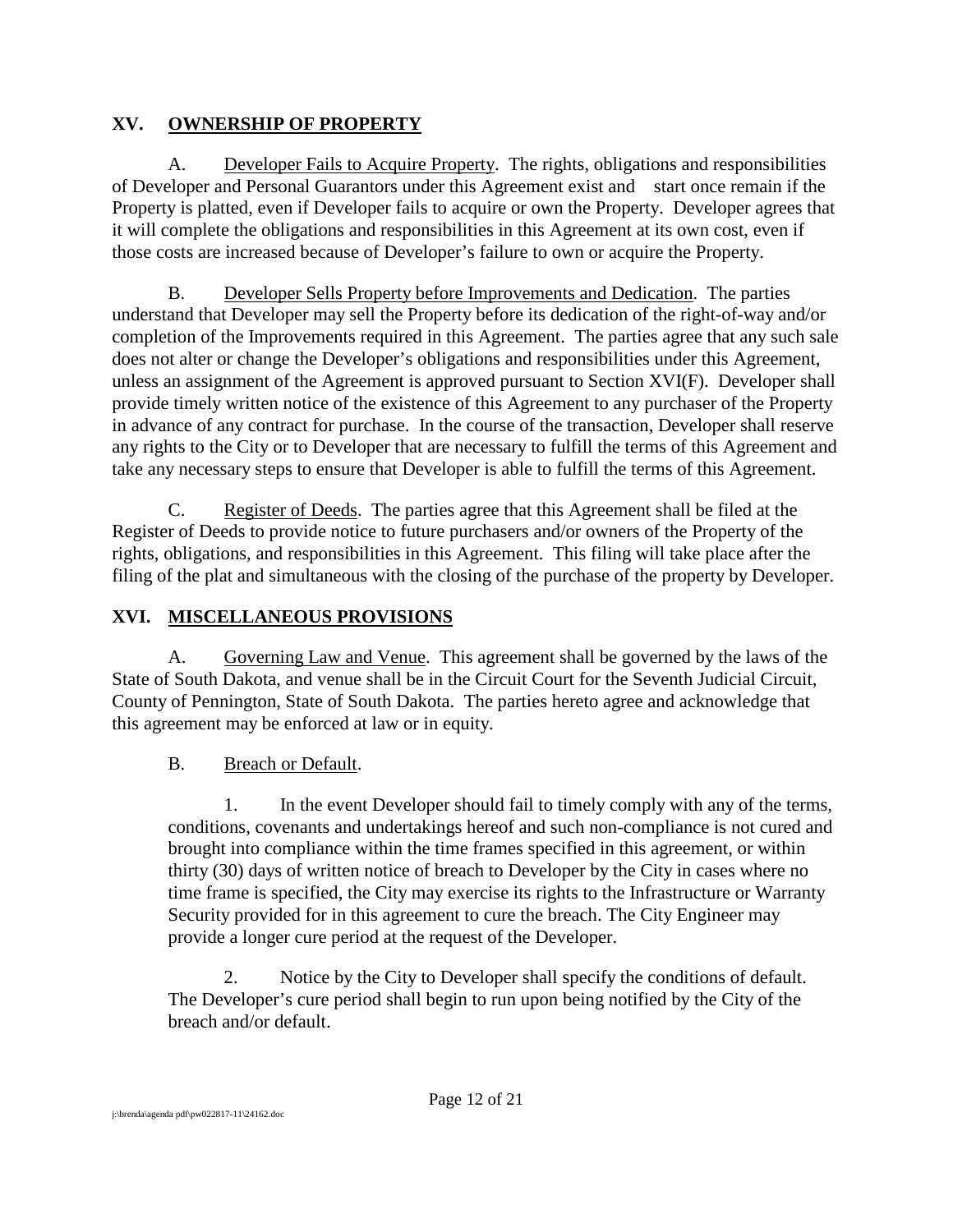3. Nothing hereunder shall be construed to limit the City from pursuing any other remedy at law or in equity that may be appropriate under the City Code, applicable laws and the legal standards of the State of South Dakota or United States before any court of competent jurisdiction. Such remedies shall be cumulative.

C. Governmental Immunity Act. No term or condition of this agreement shall be construed or interpreted as a waiver, express or implied, of any of the immunities, rights, benefits, protections or other provisions of South Dakota State Statutes.

D. Title and Authority. Developer warrants that it has the Property under contract, that it has financing to close the transaction, and that the Guarantors have the cash to purchase the Property should that be necessary and will close the same upon the filing of the plat. Each individual executing this agreement covenants and warrants that he or she is fully authorized to execute this agreement on behalf of the party he or she represents.

E. No Waiver. The failure of the City to take timely action with respect to the breach of any term, covenant or condition hereof shall not be deemed to be a waiver of such performance by Developer, or a waiver of any subsequent breach of the same, or any other term, covenant, or condition herein contained.

F. Binding Effect. If the Developer sells, or otherwise transfers ownership of the Property contemplated in this Agreement to another party, the Developer must inform the City and an assignment of this agreement must be executed by the City, the Developer and the purchaser. Until a written assignment of this Agreement is executed by the parties, the Developer and Personal Guarantors shall remain responsible for all of the promises and obligations contained in this Agreement. This agreement shall remain in full force and effect until all applicable provisions herein have been fulfilled.

G. Consideration. The Developer and the Personal Guarantors acknowledge that but for the promises made herein, the City would not approve the platting of the Property absent dedication of right of way and installation of public improvements as contemplated herein. The Developer and Personal Guarantors further acknowledge that the City's approval of the proposed subdivision is good and sufficient consideration for the promises they have made herein.

H. Entire Agreement. This Agreement shall constitute the entire agreement between the parties with regard to the subject matter herein. No subsequent amendment shall be valid unless made in writing and executed by the parties hereto.

I. Notice. Any notice that may be given under the terms of this Agreement shall be made in writing and shall be deemed made upon personal service or upon mailing by United States Mail, postage prepaid, to the other party, unless amended by written notice, as follows:

DEVELOPER: CITY: The North Atlantic Developers, LLC Director of Public Works 1935 Samco Rd. Suite 102 City of Rapid City

Page 13 of 21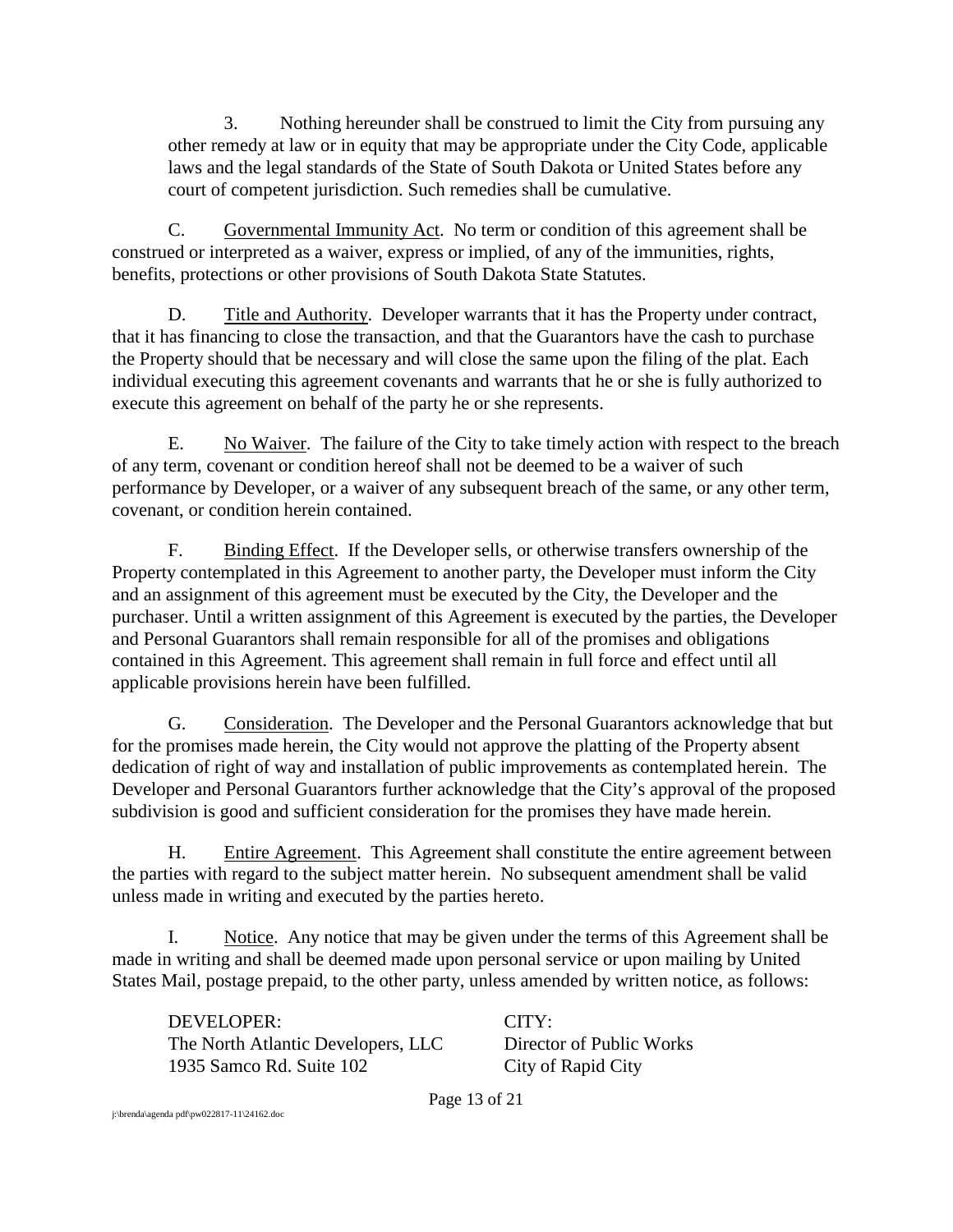Rapid City, SD 57702 300 Sixth Street

Rapid City, SD 57701

Any such notice shall be copied to the Personal Guarantors by United States Mail, postage prepaid.

J. Severability. To the extent that this agreement may be executed and performance of the obligations of the parties may be accomplished within the intent of this agreement, the terms of this agreement are severable, and should any term or provision hereof be declared invalid or become inoperative for any reason, such invalidity or failure shall not affect the validity of any other term or provision hereof.

K. No Third-Party Beneficiaries. It is expressly understood and agreed that enforcement of the terms and conditions of this agreement, and all rights of action relating to such enforcement, shall be strictly reserved to the City and Developer, and nothing contained in this agreement shall give or allow any such claim to right of action by any other third person on such agreement. It is the expressed intention of the City and the Developer that no person other than the City or Developer receiving services or benefits under this agreement shall be deemed a beneficiary hereof.

L. No Partnership or Agency. Notwithstanding any language in this agreement or any representation or warranty to the contrary, neither the City nor Developer shall be deemed or constitute a partner, joint venturer or agent of the other. Any actions taken by the parties pursuant to this agreement shall be deemed actions as an independent contractor of the other.

IN WITNESS WHEREOF, and agreeing to be fully bound by the terms of this agreement, the parties have executed this Agreement as of the date first written above.

### *[SIGNATURE PAGES TO FOLLOW.]*

Page 14 of 21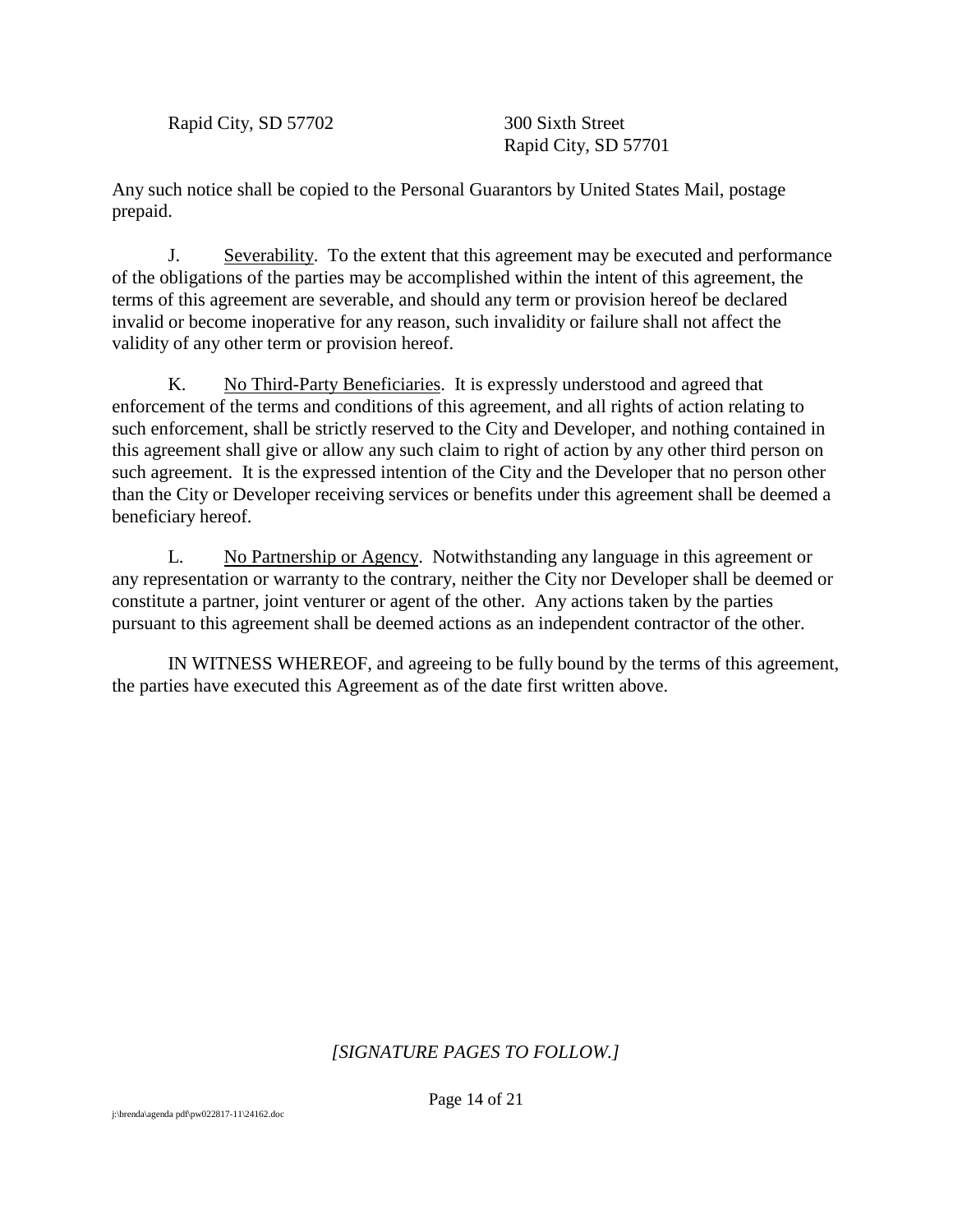#### THE NORTH ATLANTIC DEVELOPERS, LLC

By:\_\_\_\_\_\_\_\_\_\_\_\_\_\_\_\_\_\_\_\_\_\_\_\_\_\_\_\_\_\_\_\_\_\_\_ Its:  $\Box$ State of South Dakota (b) ss. County of Pennington ) On this the \_\_\_\_\_\_ day of \_\_\_\_\_\_\_\_\_\_\_\_\_\_\_\_\_, 2017, before me, the undersigned officer, personally appeared \_\_\_\_\_\_\_\_\_\_\_\_\_\_\_\_\_\_\_, known to me or satisfactorily proven to be the \_\_\_\_\_\_\_\_\_\_\_\_\_\_\_\_\_\_\_\_ of THE NORTH ATLANTIC DEVELOPERS, LLC, a South Dakota limited liability company, and that he/she, as such \_\_\_\_\_\_\_\_\_\_\_\_\_\_\_\_\_, being authorized to do so, executed the foregoing instrument for the purposes therein contained.

IN WITNESS WHEREOF, I hereunto set my hand and official seal.

Notary Public, South Dakota

\_\_\_\_\_\_\_\_\_\_\_\_\_\_\_\_\_\_\_\_\_\_\_\_\_\_\_\_\_\_

My Commission Expires:

(SEAL)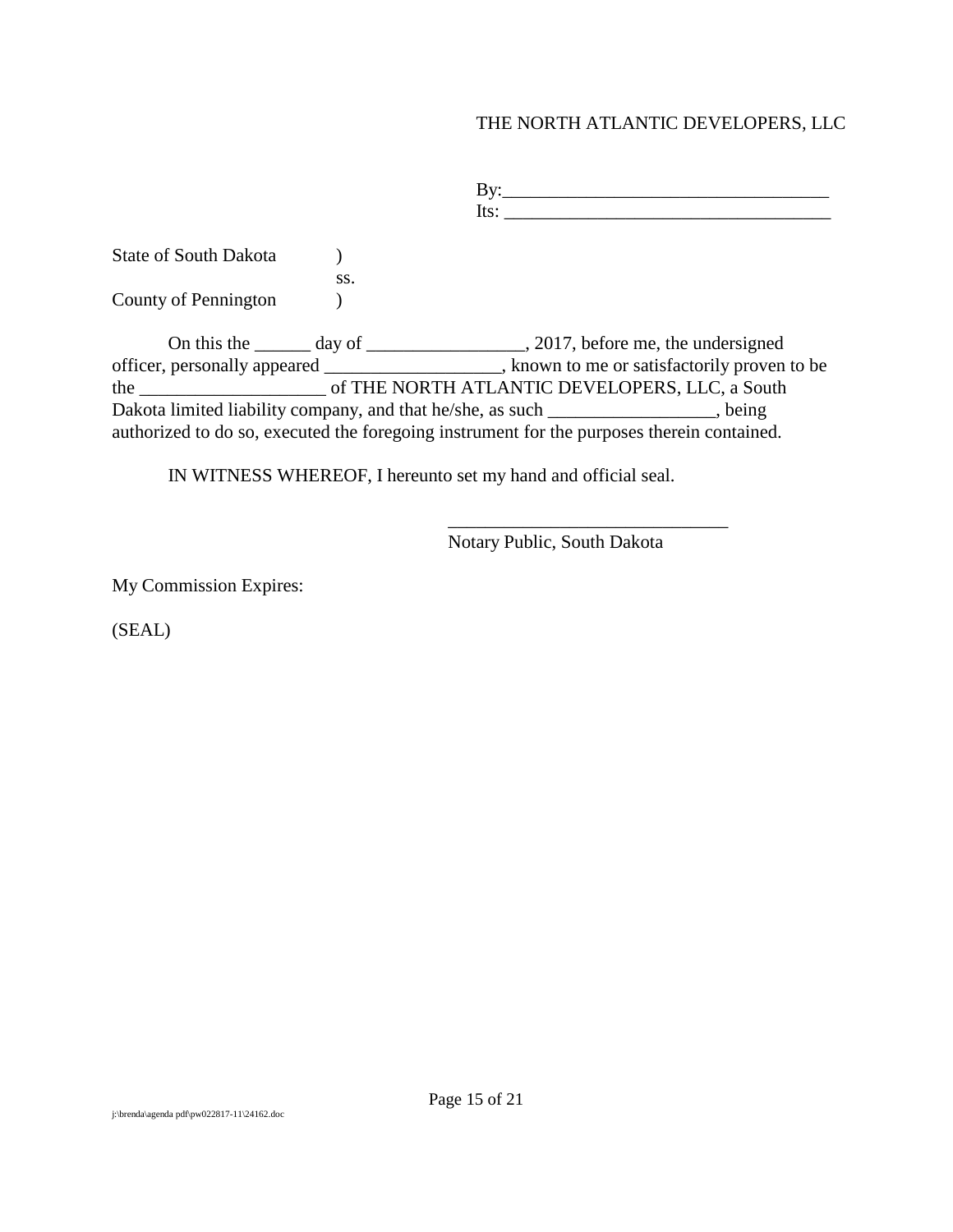Hani Shafai, as Personal Guarantor

State of South Dakota (1) )ss. County of Pennington )

On this \_\_\_\_\_ day of \_\_\_\_\_\_\_\_\_\_\_\_\_\_\_\_\_, 2017, before me personally appeared Hani Shafai, to me known to be the person who executed the foregoing instrument for the purposes herein contained.

IN WITNESS WHEREOF I hereunto set my hand and official seal.

(seal) Notary Public -My Commission Expires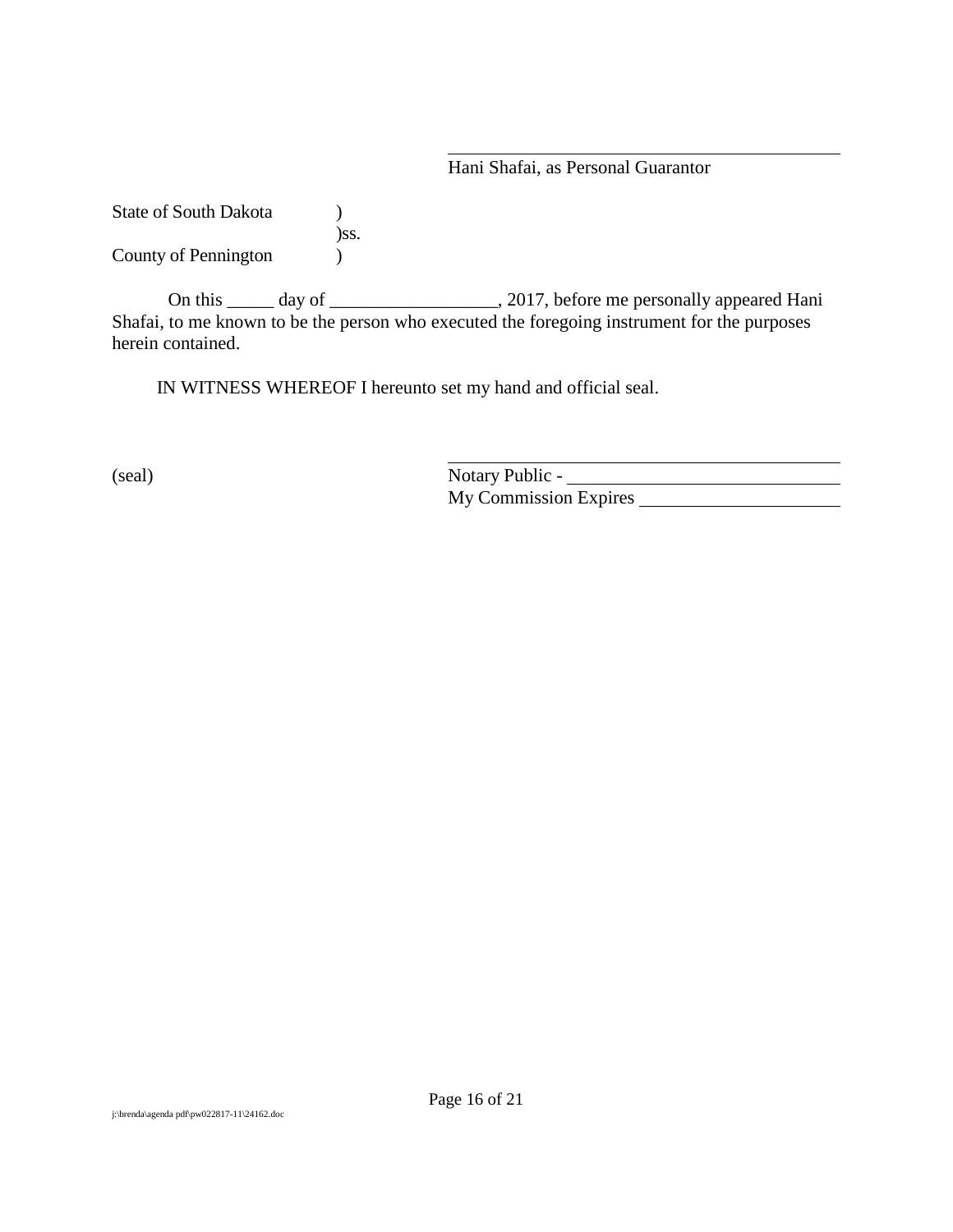#### Richard Huffman, as Personal Guarantor

State of South Dakota (1) )ss. County of Pennington )

On this \_\_\_\_\_ day of \_\_\_\_\_\_\_\_\_\_\_\_\_\_\_\_\_\_, 2017, before me personally appeared Richard Huffman, to me known to be the person who executed the foregoing instrument for the purposes herein contained.

IN WITNESS WHEREOF I hereunto set my hand and official seal.

(seal) Notary Public - Notary Public - Notary Public - Notary Public - Notary Public - Notary Public - Notary Public - Notary Public - Notary Public - Notary Public - Notary Public - Notary Public - Notary Public - Notary My Commission Expires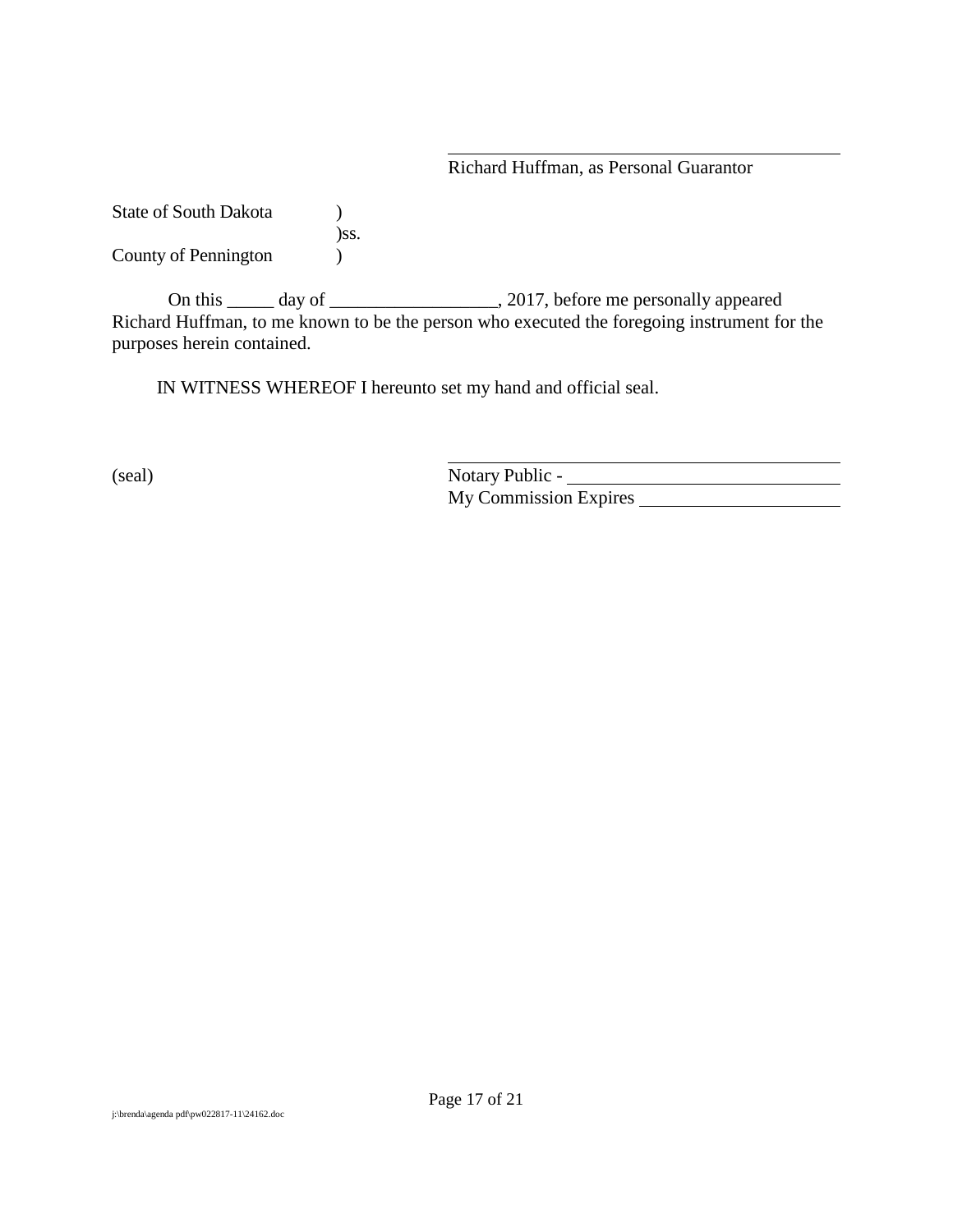#### Ryan Kaski, as Personal Guarantor

State of South Dakota (b) )ss. County of Pennington (1)

On this \_\_\_\_\_ day of \_\_\_\_\_\_\_\_\_\_\_\_\_\_\_\_\_, 2017, before me personally appeared Ryan Kaski, to me known to be the person who executed the foregoing instrument for the purposes herein contained.

IN WITNESS WHEREOF I hereunto set my hand and official seal.

(seal) Notary Public -My Commission Expires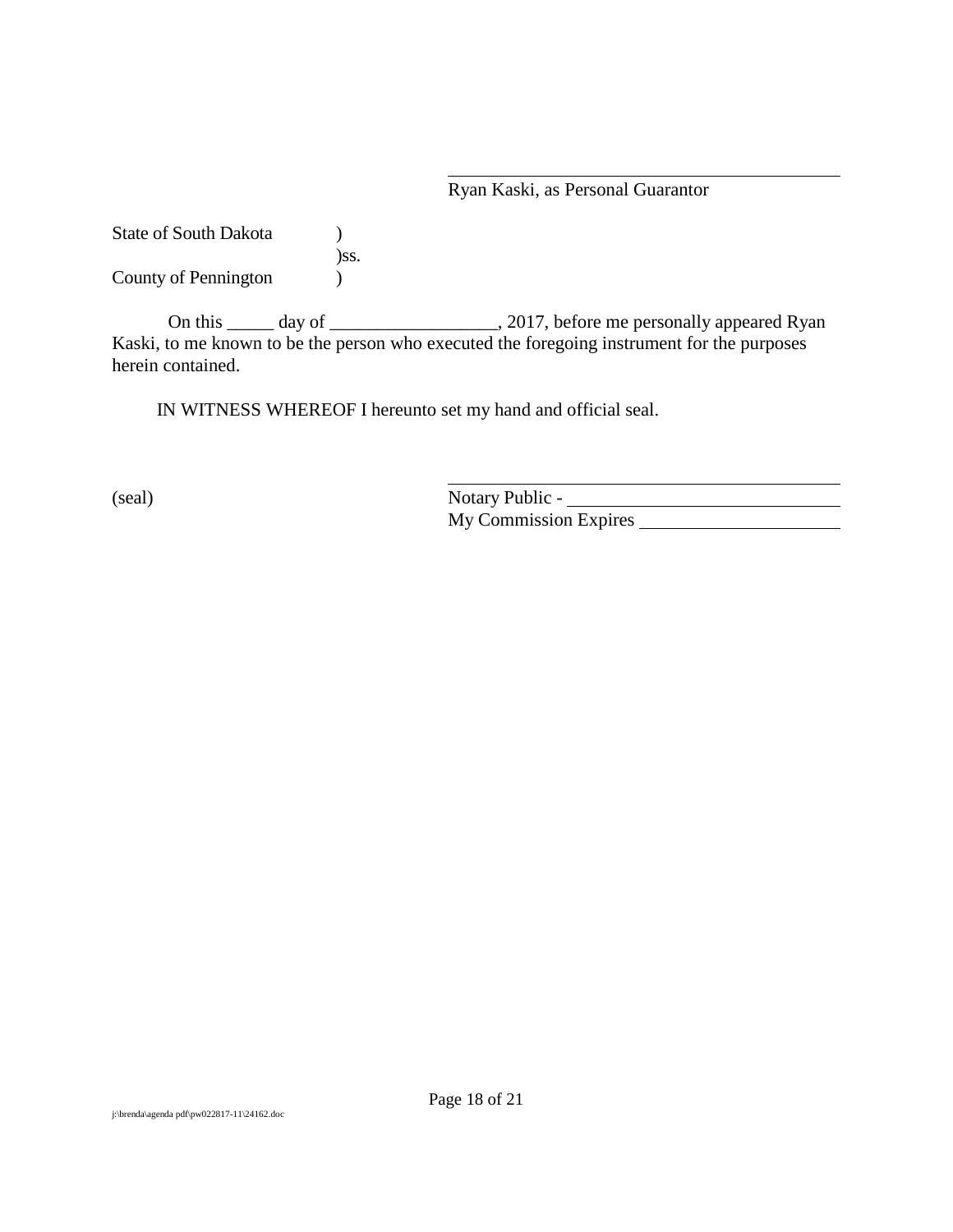Dated this <u>quare day of  $\frac{1}{2}$ </u>, 2017.

#### CITY OF RAPID CITY

\_\_\_\_\_\_\_\_\_\_\_\_\_\_\_\_\_\_\_\_\_\_\_\_\_\_\_\_\_\_\_\_\_\_\_ Steve Allender, Mayor

ATTEST:

\_\_\_\_\_\_\_\_\_\_\_\_\_\_\_\_\_\_\_\_\_\_\_\_\_\_\_\_\_\_\_\_\_ Finance Officer (SEAL)

State of South Dakota (b) ss. County of Pennington (1)

On this the day of \_\_\_\_\_\_\_\_\_\_\_\_\_, 2017, before me, the undersigned officer, personally appeared Steve Allender and Pauline Sumption, who acknowledged themselves to be the Mayor and Finance Officer, respectively, of the City of Rapid City, a municipal corporation, and that they, as such Mayor and Finance Officer, being duly authorized to do so, executed the foregoing instrument for the purposes herein contained by signing the name of the City of Rapid City by themselves as Mayor and Finance Officer.

IN WITNESS WHEREOF I hereunto set my hand and official seal.

Notary Public, South Dakota

\_\_\_\_\_\_\_\_\_\_\_\_\_\_\_\_\_\_\_\_\_\_\_\_\_\_\_\_\_\_\_\_\_\_

My Commission Expires: (SEAL)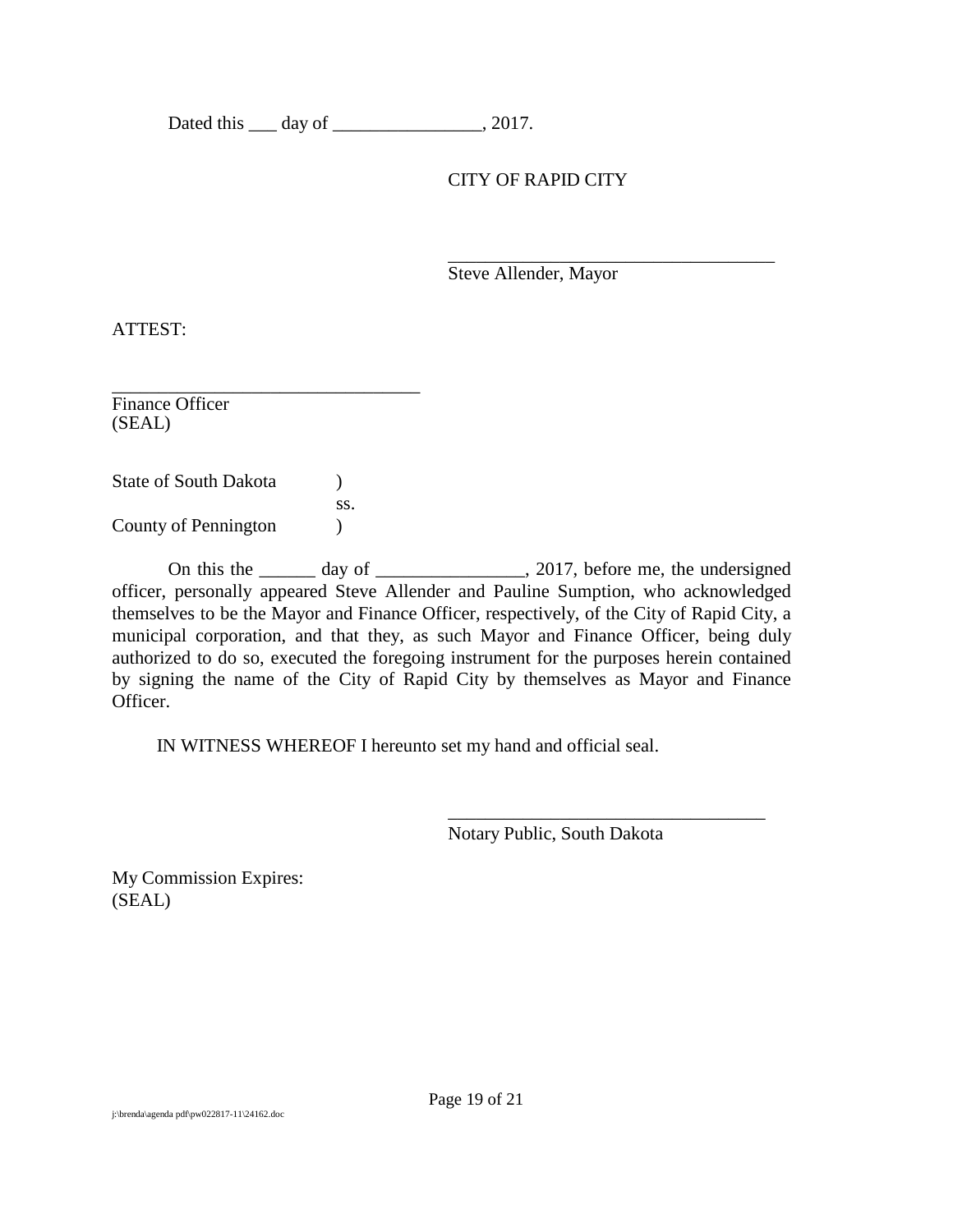#### **Exhibit A**

#### **Property Legal Description**

#### **Existing Legal Description:**

Tract 1 of the Southeast Quarter of the Northeast Quarter (SE1/4NE1/4) less the Connector Subdivision less Lot H1 and Less TLC Subdivision, located in Section 27, Township 1 North (T1N), Range 7 East (R7E), BHM, Rapid City, Pennington County, South Dakota.

#### **Proposed Legal Description:**

Lot 1 of the Connector West Subdivision, located in Section 27, Township 1 North (T1N), Range 7 East (R7E), BHM, Rapid City, Pennington County, South Dakota.